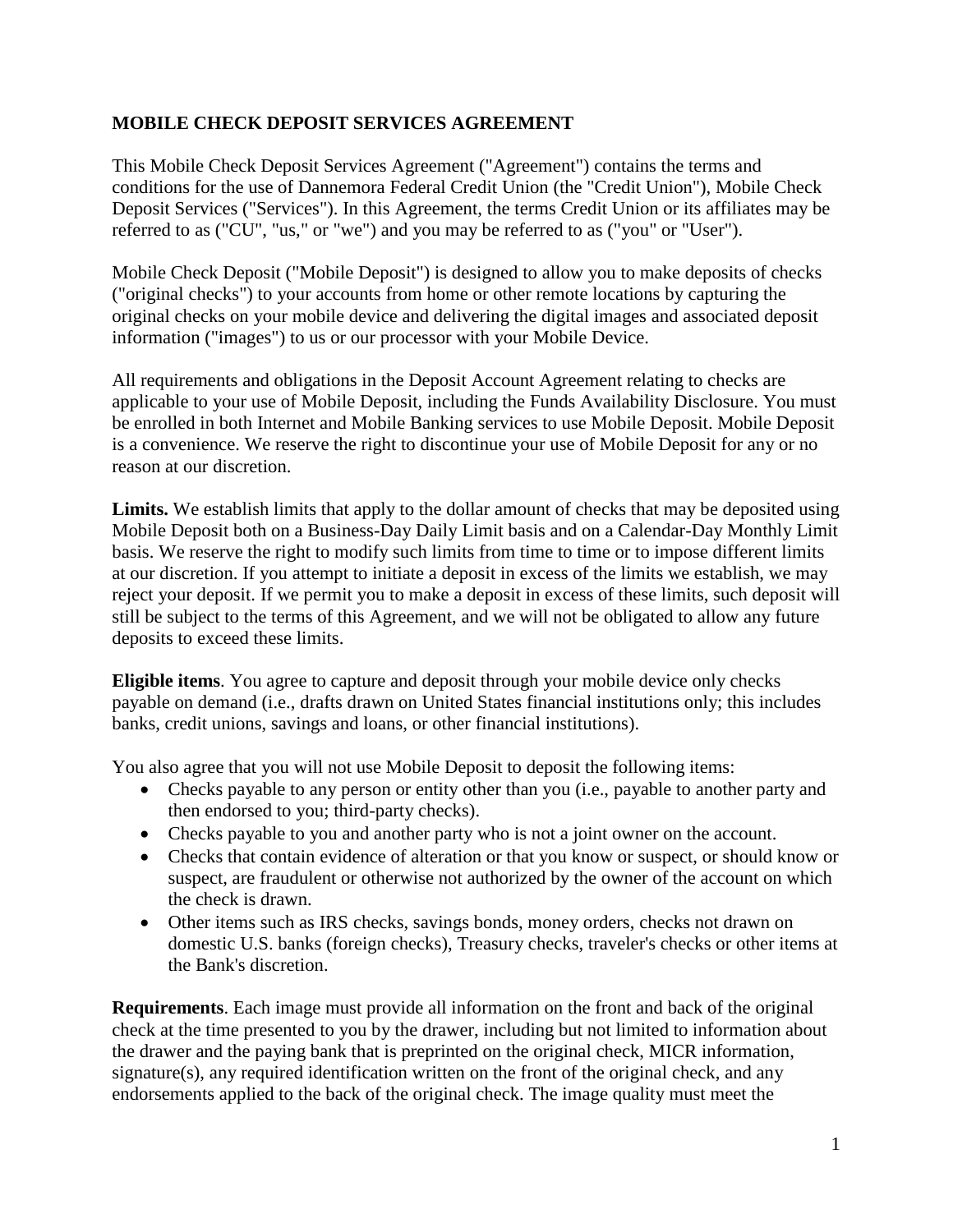standards established by the American National Standards Institute, the Board of Governors of the Federal Reserve, and any other regulatory agency, clearing house or association.

Endorsements must be made on the back of the share draft or check. Your endorsement must include your signature and "for mobile deposit." Any loss we incur from a delay or processing error resulting from an irregular endorsement or other markings by you will be your responsibility.

You will not attempt to make duplicative deposits using the same check either through Mobile Deposit or through other means.

You agree to follow any and all other procedures and instructions for use of the Services as the Credit Union may establish from time to time.

A check payable to two payees must be endorsed by both payees. If the check is payable to you or your joint owner, either of you can endorse it. If the check is made payable to you and your joint owner, both of you must endorse the check prior to capturing for deposit.

**Receipt of Deposit**. All images processed for deposit through Mobile Deposit will be treated as "deposits" under your current Deposit Account Agreement with us and will be subject to all terms of the Deposit Account Agreement. Any confirmation from us that we have received the image does not mean that the image contains no errors. We are not responsible for any image that we do not receive.

Following receipt, we may process the image by preparing a "substitute check" or clearing the item as an image.

We reserve the right, at our sole and absolute discretion, to reject any image for Mobile Deposit into your account. We will notify you of rejected images.

**Original Checks**. After we have confirmed receipt of the image, you must securely store the original check for fourteen (14) calendar days after transmission to us and verify the deposit is in your account. Upon our request from time to time, you will deliver to us within ten (10) calendar days, at your expense, the requested original check in your possession. If not provided in a timely manner, such amount will be reversed from your account. Promptly after such period expires, you must destroy the original check by first marking it "VOID" and then destroying it by shredding it. *After destruction of an original check, the image will be the sole evidence of the original check.*

You agree that you will never re-present the original check. You understand that you are responsible if anyone is asked to make a payment based on an original check that has already been paid.

**Returned Deposits**. Any credit to your account for checks deposited using Mobile Deposit is provisional. If original checks deposited through Mobile Deposit are dishonored, rejected or otherwise returned unpaid by the drawee bank, or are rejected or returned by a clearing agent or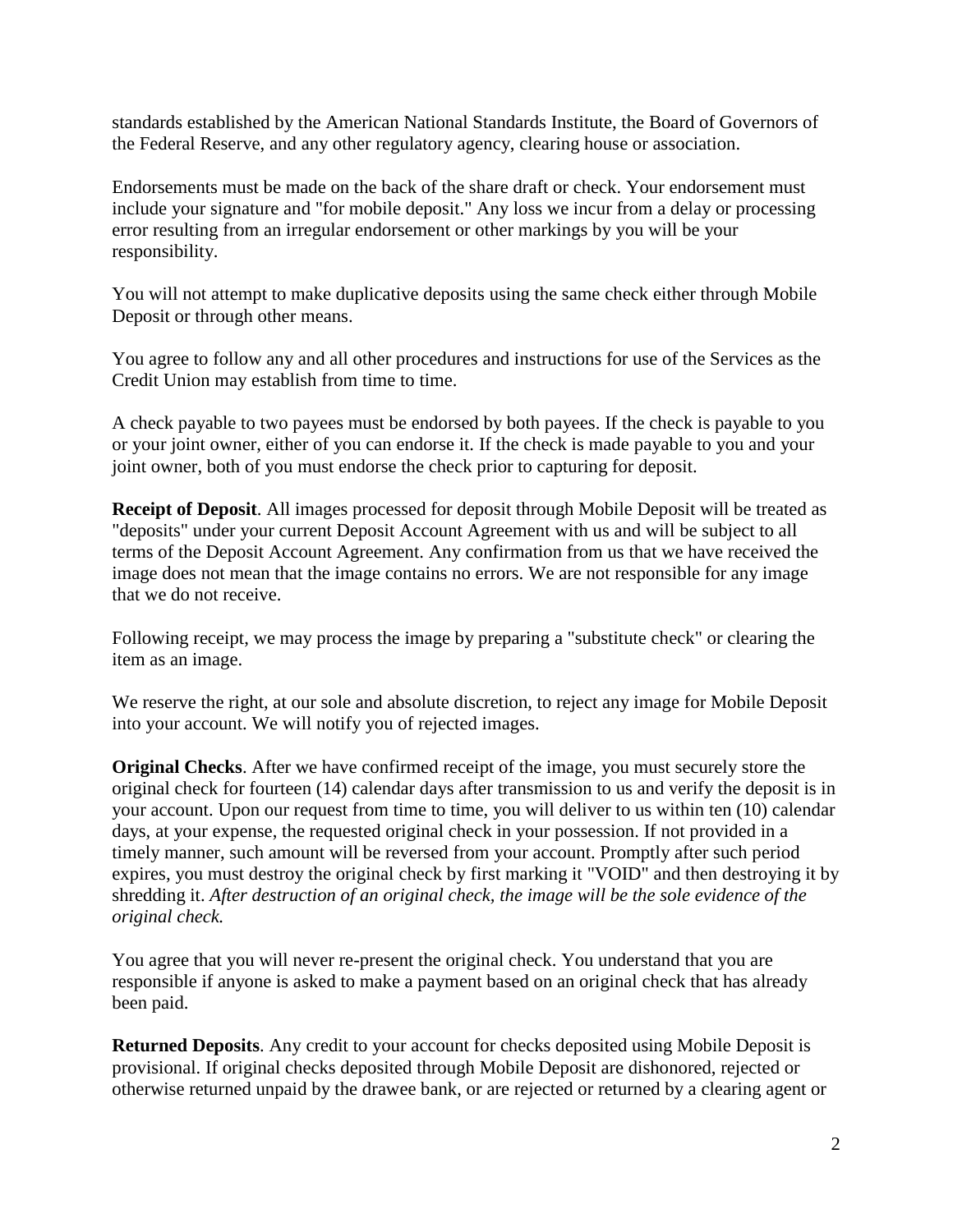collecting bank, for any reason, including but not limited to issues relating to the quality of the image, you agree that an original check will not be returned to you, but that we may charge back the amount of the original check and provide you with an image of the original check, a paper reproduction of the original check or a substitute check. You will reimburse us for all loss, cost, damage or expense caused by or relating to the processing of the returned item. Without our approval, you shall not attempt to deposit or otherwise negotiate an original check if it has been charged back to you.

We may debit any of your accounts to obtain payment for any item that has been rejected or returned for any adjustment or warranty claim related to such item, whether or not the rejection, return, adjustment or warranty claim was timely made.

You agree that you shall accept a returned deposit made via Mobile Deposit at any time in the event a return was caused by or resulted from your failure to comply with this Agreement. In the event of a return, you agree that the return may be made in any legally acceptable form (including without limitation, image, image replacement document, or MICR memo). You may only present the check for deposit, in connection with a returned deposit, only by delivery of the tangible check and only upon our prior written approval.

Your Warranties. You make the following warranties and representations with respect to each image:

- Each image is a true and accurate rendition of the front and back of the original check, without any alteration, and the drawer of the check has no defense against payment of the check.
- The amount, date, payee(s), signature(s) and endorsement(s) on the image and on the original check are legible, genuine and accurate.
- You will only transmit eligible items.
- You will not deposit or otherwise endorse to a third party the original check, and no person will receive a transfer, presentment or return of, or otherwise be charged for, the original check or a paper or electronic representation of the original check if the item has already been paid.
- There are no other duplicate images of the original check.
- The original check was authorized by the drawer in the amount stated on the original check and to the payee(s) stated on the original check.
- You are authorized to enforce and obtain payment of the original check.
- You have possession of the original check and you and no other party will submit the original check for payment.
- You will not re-deposit or re-present the original item.
- All information you provide to the Credit Union is accurate and true.
- You will comply with this Agreement and all applicable rules, laws and regulations.
- You are not aware of any factor which may impair the collectability of the item.
- You will inform us of any changes to your email address.
- You agree to indemnify and hold harmless the Credit Union from any loss for breach of this warranty provision.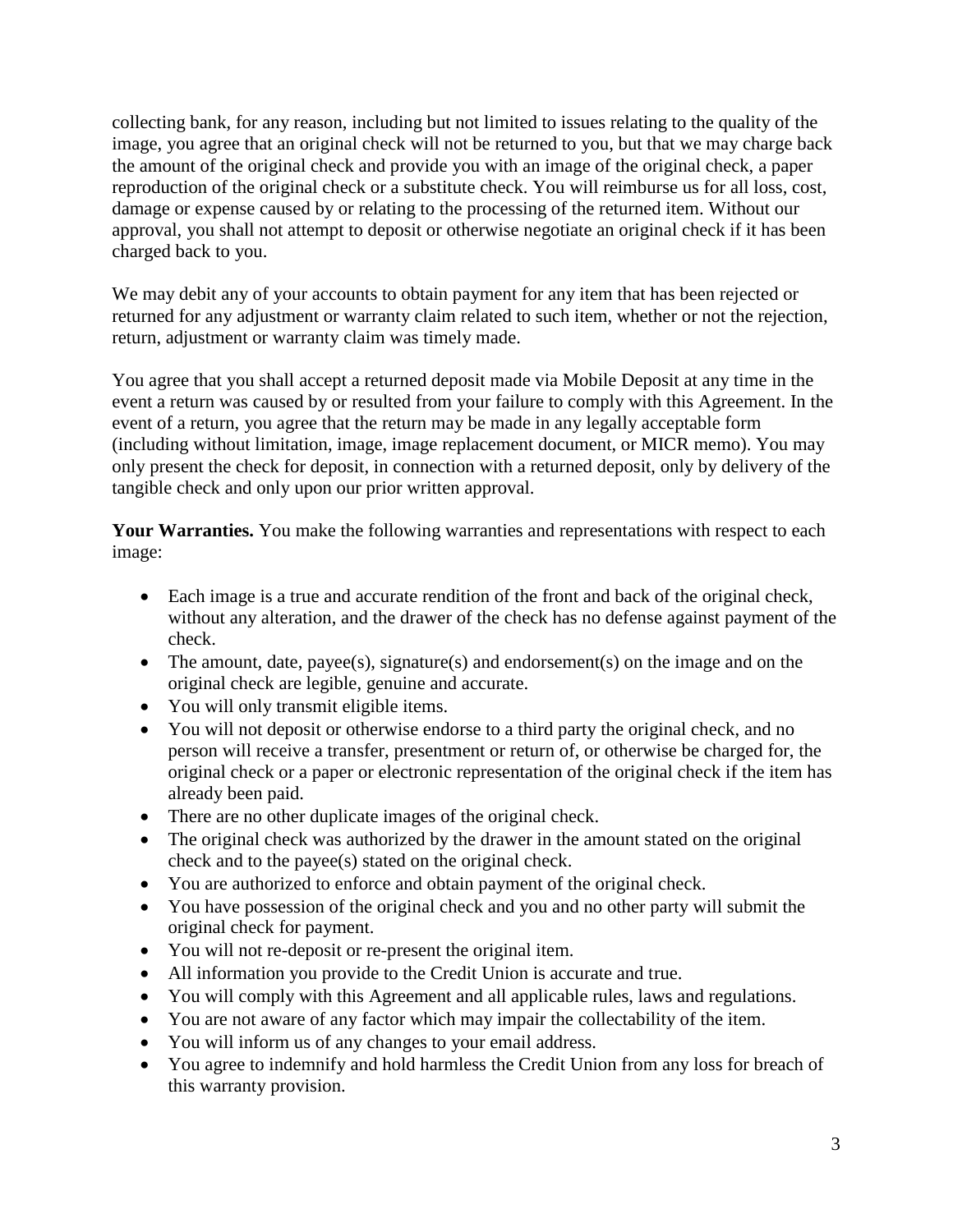With respect to each image, you make to us all representations and warranties that we make or are deemed to make to any party pursuant to law, regulation or clearinghouse rule. You agree that files and images transmitted to us will contain no viruses or any other disabling features that may have an adverse impact on our network, data or related systems.

**Compliance with Law**. You will use Mobile Deposit for lawful purposes and in compliance with all applicable laws, rules and regulations. You warrant that you will only transmit eligible items for deposit and have handled the original items in accordance with applicable laws, rules and regulations.

**Mobile Deposit Unavailability**. Mobile Deposit may be temporarily unavailable due to system maintenance or technical difficulties, including those of the Internet service provider, cellular service provider and Internet software. In the event that Mobile Deposit is unavailable, you may deposit original checks at our branches or through our ATMs.

**Funds Availability**. For determining the availability of your deposits, every day is a Business Day, except Saturdays, Sundays, and Federal holidays. Check deposits made via Mobile Deposit before 2:00 p.m. on a Business Day will be available on the following Business Day for accounts opened longer than 60 days. Deposits made after 2:00 p.m. or on holidays or days that are not Business Days are considered made the following Business Day. See your Deposit Account Agreement for the full Funds Availability Disclosure.

**Mobile Deposit Security**. You will complete each deposit promptly. If you are unable to complete your deposit promptly, you will ensure that your mobile device remains securely in your possession until the deposit has been completed. It is your responsibility to establish and maintain procedures to safeguard against unauthorized deposits. You will notify us immediately by telephone with written confirmation if you learn of any loss or theft of original checks. You will ensure the safety and integrity of original checks from the time of receipt until the time of destruction. If warranted in our reasonable judgment, we may audit and monitor you, and you agree to cooperate with us to permit such monitoring, to confirm that you have satisfied your obligations under this Agreement.

**Errors.** You agree to notify the Credit Union of any suspected errors regarding items deposited through the Services right away, and in no event later than thirty (30) days after the applicable account statement is sent or made available. Unless you notify the CU within thirty (30) days, such statement regarding all deposits made through the Services shall be deemed correct.

**Errors in Transmission**. By using the Services, you accept the risk that an item may be intercepted or misdirected during transmission. The Credit Union bears no liability to you or others for any such intercepted or misdirected items or information disclosed through such errors.

**Your Responsibility**. You are solely responsible for the quality, completeness, accuracy, validity and integrity of the image. You are solely responsible if you, intentionally or unintentionally, submit fraudulent, incorrect or illegible images to us or if Mobile Deposit is used, by authorized or unauthorized persons, to submit fraudulent, unauthorized, inaccurate,